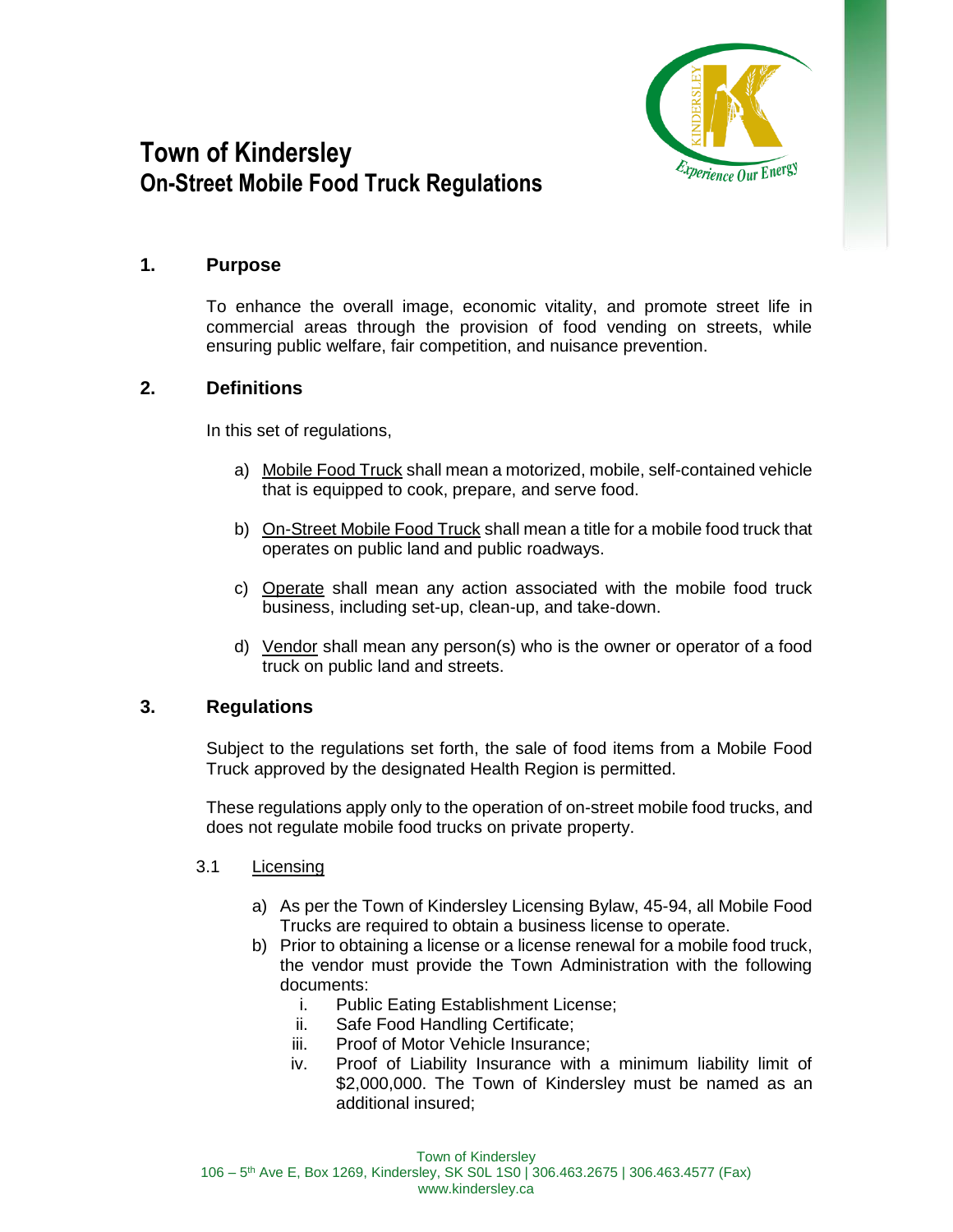

- v. A discharge management plan that includes a description of the grey water, fat, oil, and grease disposal processes.
- c) The Town of Kindersley Business License shall be displayed in the mobile food truck in a manor that is visible to the public at all times.
- d) As per the Licensing Bylaw, 45-94, no business shall operate on any pubic land or public roadway without first obtaining written consent through resolution by the Council of the Town of Kindersley.
	- i. Upon receiving written consent from the Council of the Town of Kindersley, the Mobile Food Vendor shall be subject to an On-Street Mobile Food Truck fee. This fee is additional to the vendor's Business License and shall be a set fee of:
		- \$200.00 per calendar month
		- **This permit fee may be purchased for a one month** period or for any number of months at a time.
	- ii. With written consent from the renter, Town facility rental agreements shall serve as permission for a Mobile Food Truck to operate on public land.
- e) The Town of Kindersley shall conduct periodic inspections to ensure compliance of the regulations.
- 3.2 Conditions of Operation
	- a) The Mobile Food Truck vehicle shall not exceed:
		- i. 20,000 kilograms;
		- ii. 2.5 metres in width; and,
		- iii. 10.7 metres in length.
	- b) The Mobile Food Truck must be kept clean, well lit, and be aesthetically pleasing in appearance.
	- c) The Mobile Food Truck must supply its own water and power source.
	- d) No Mobile Food Truck shall be deemed to be a nuisance by causing excessive noise, vibration, smoke, dust, odor, air pollution, heat, glare, bright light, hazardous or unacceptable waste. Lights, sounds, or actions which may be a distraction for motorists and/or pedestrians are also not permitted.
	- e) Generators are permitted provided that they do not cause a nuisance.
	- f) Canopies, windows, and doors shall not hinder or obstruct pedestrian or vehicular traffic
	- g) One sandwich-board "A-frame" sign will be permitted provided it does not cause any obstruction to pedestrian or vehicular traffic, and complies with the provisions set forth in the Zoning Bylaw, 04-14.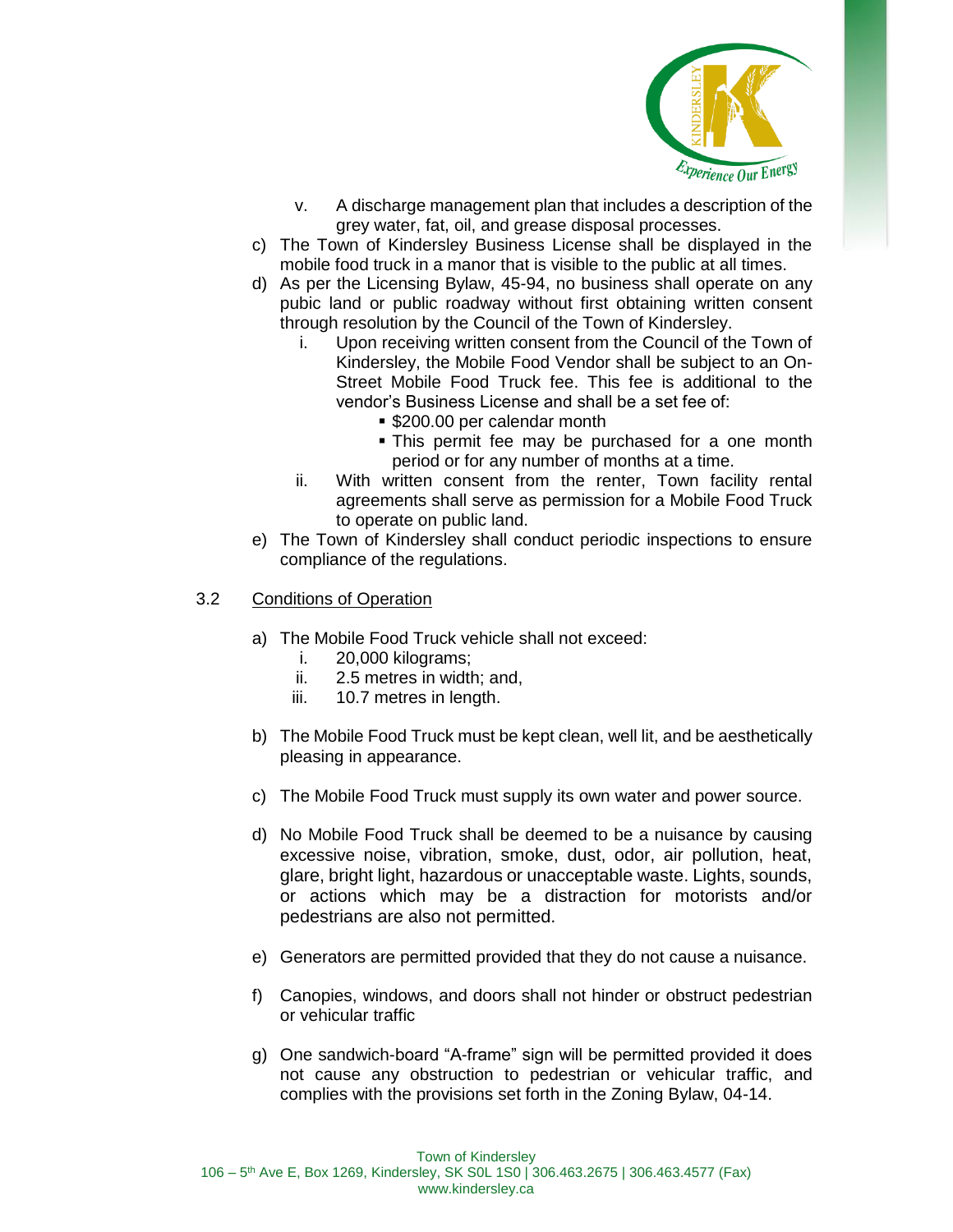

- h) Placement of any furniture (tables, chairs, benches, etc.) associated with Mobile Food Truck operations is not permitted. This does not include waste or recycle receptacles which are required as per section 3.2.n).
- i) On-Street storage of a Mobile Food Truck that is not in operation is prohibited.
- j) All elements of Mobile Food Truck operations (line-ups, signage, waste/recycle receptacles, etc.) shall not cause any obstruction to pedestrian or vehicular traffic, and is required to prevent vertical lines from forming on the portion of the adjacent sidewalk to allow easy and safe passage for pedestrian traffic.
- k) The Mobile Food Truck shall not interfere with or restrict access to any ingress or egress of the adjacent property owner.
- l) No Mobile Food Truck shall cause an obstruction to any emergency response vehicle, sanitation truck, or any municipal street cleaning vehicle.
- m) Service windows shall face the adjacent sidewalk. Service windows that face the street are not permitted.
- n) Mobile Food Truck vendors shall provide proper waste and recycle receptacles for customer use, and shall clean-up any waste within a 6.0 meter radius of the site prior to leaving the location. The vendor of a mobile food truck shall not dispose of their waste in any bin that does not belong to them.
- o) No Mobile Food Truck shall be left unattended while in operation.
- p) Vending at one on-street location shall not exceed a period greater than four (4) hours at any other permitted location (as identified below) Vendors shall move the Mobile Food Truck vehicle to a different block after the designated duration has expired.
- q) No Mobile Food Truck shall operate on a designated greenspace, or cause their Mobile Food Truck to drive onto any designated green space in the Town of Kindersley.